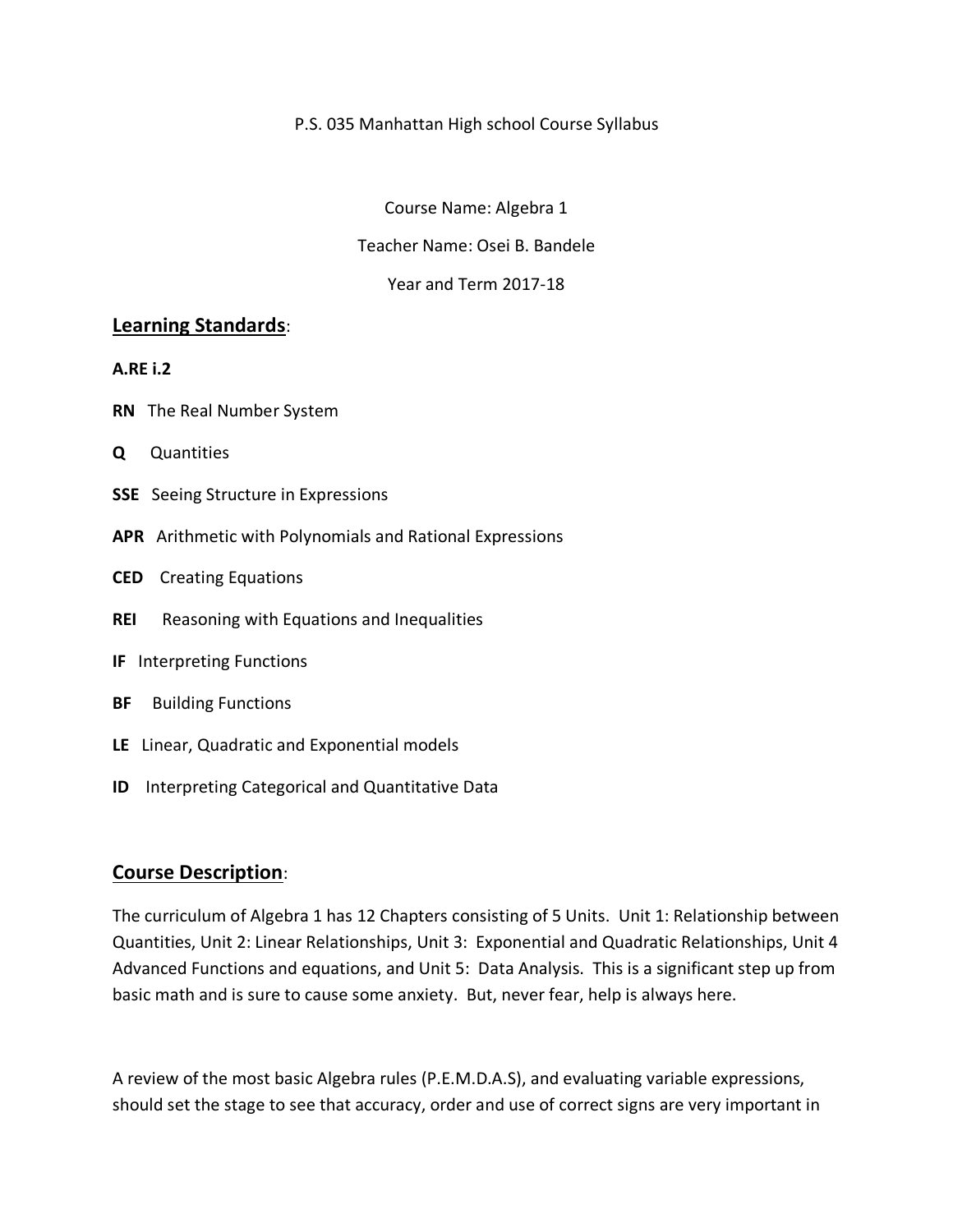math. Remember that attendance, participation, and understanding of the subject matter are factors for how quickly we advance to the new topics.

### **Calendar or Unit Map**

- **Unit 1:** Relationship between Quantities
- **1:** Expressions, Equations, and Functions
- 2: Linear Equations

### **Unit 2:** Linear Relationship

- 3: Linear Functions
- 4: Equations of Linear Functions
- 5: Linear Inequalities
- 6: Systems of linear Equations and Inequalities
- **Unit 3:** Exponential and Quadratic Relationships
- 7: Exponents and Exponential Functions
- 8: Quadratic Expressions and Equations
- 9: Quadratic Functions and Equations
- **Unit 4:** Advanced Functions and Equations
- 10: Radical Functions and Geometry
- 11: Rational functions and Equations

## **Unit 5:** Data Analysis

12: Statistics and Probability